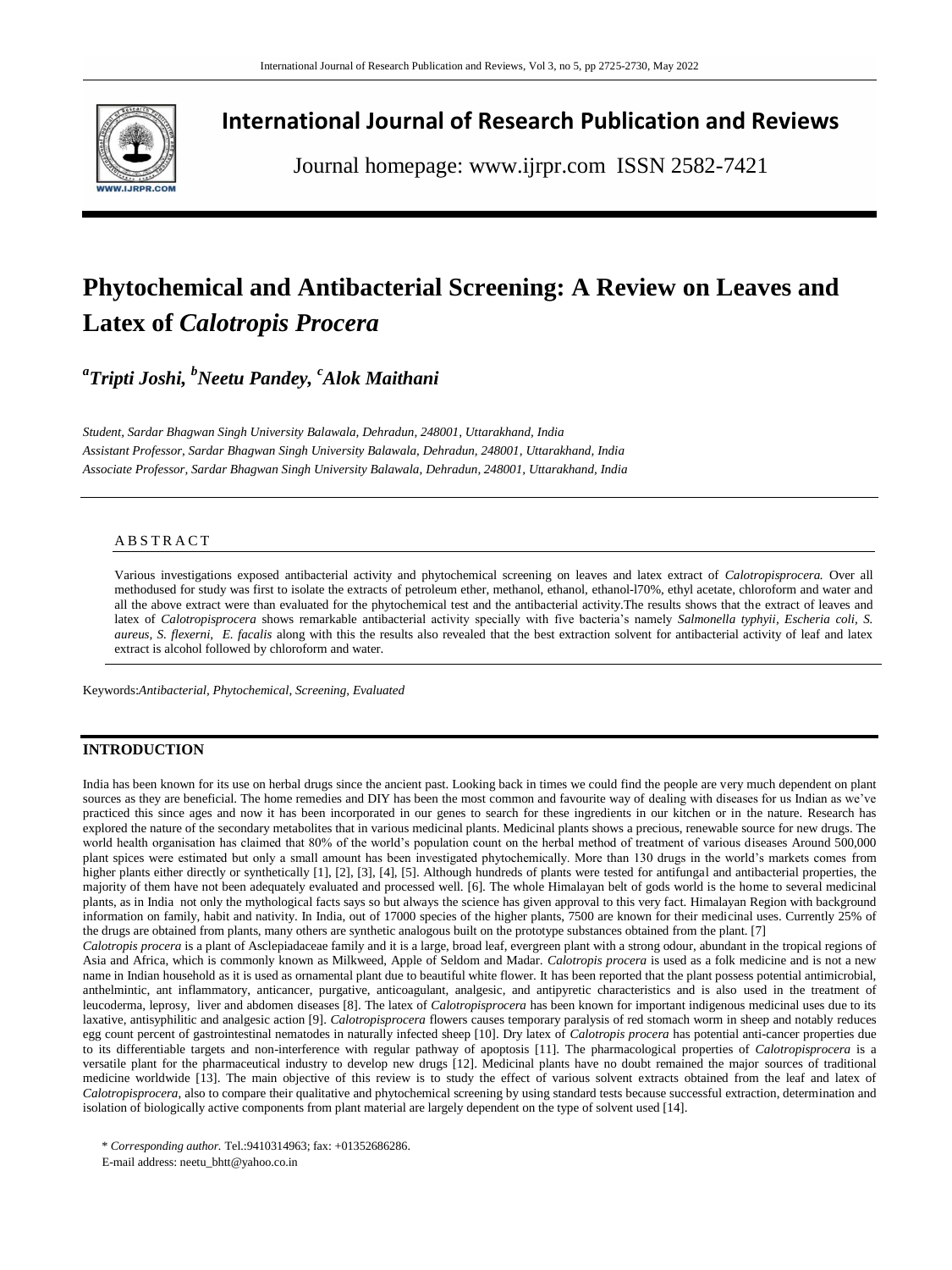#### **PHYTOCHEMICAL DISCUSSION OF PLANT**

The whole plant contain is incorporated with loads of phyto constituent which possess different remedic effects, it is said to be used in digestion, diarrhoea, jaundice, boils etc. The plant was also recommended by some to treat leprosy, splenic enlargement, dropsy, hepatic and worms [15]

#### **LATEX**

The latex and fresh leaves are recommended to be applied on painful sour joints. The latex of *Calotropisprocera* is acidic with the density of 1.02g/ml the composition of the latex depends on the environment season [15]. The latex possess a rigid composition of with compounds namely calactin (1), cholin (2), calotropin (3), calotoxin (4), uscharine (5), syriogenin (6) uzarigenine (7) , voruscharin (8),proceragenine (9). L-lactucerol, rpoceroid, tetraxasterol, ßamyrin, calotropeol 3-epimoretenol lupeol trypsin [16]. 3, 7, 11-Trimethyl 2, 6, 10, 12-pentadecatrien-1-ol, 2, 6 dimethyl tetra-1, 5-decaene and were also isolated from the latex [17].

The latex contains two distinct cysteine peptidase, procerain and procerain B. However, a new cysteine peptidases were purified from Calotropis procera latex. The purified enzymes exhibited plasma-clotting activity mediated by a thrombin-like mechanism [18].

It also possesses aspartic acid, glutamic acid, serine, glycine, histidine, arginine, threonine, alanine, proline, tyrosine, valine, methionine, isoleucine, phenylalanine and lysine [19]. Several studies have been made on the latex of *Calotropisprocera* are said to reportedly possess anti helmintic, antileprotic antirheumatism, anti-cold activity [20]

The Albino rats were evaluated with latex of *Calotropisprocera* for the protection against isoproutenol 20mg/100g induced for myocardial infarct. The prior treatment with the ethanolic extract of *Calotropisprocera* latex at a dose of 300 MG /KG body weight when given orally three times a day for consecutively 30 days reduce significantly the elevated makers enzyme level in serum and heart harmonized in isoproterenol in our induce my cardial infarction [21]

The latex of *Calotropicprocera* has been studied to possess anti diarrheal activity when studied against the rats it has been observed that the administration of single dose of dry Latex reduces the frequency of the reaction by a significant percentage when compare to the animals treated with castor oil.[22]

Dry latex of *Calotropis procera* has the potential for anti-cancer effect due to its differentiable targets and non-interference with regular pathway of apoptosis. Dry latex treatment of mice showed a complete protection against hepato carcinogenesis. No adverse effect was observed in these animals. [23] It has been observe that daily administration of oral dose of latex in Diabetic rats with the dosage of 100 and 400 mg/Kg decreases the Glucose level and consequently increases the hepatic glycogen level of the treated animals, it has also been reported that the restorement of the daily water consumption and body weight has seen. [24]

Inflammatory capabilities has also been observed by air pouch and pedel oedema models of inflammation,when the rats were treated with aqueous subcutaneous injection of dry latex into plantar surface of the paw induced inflkammation ,the maximum inflammation was obtained for an hour and was maintained for the next hour ,the response of the inflammation was determined by the increase in vascular permeability as it reached its Maxima in 15 minutes [25].

The latex has been observed for the antibacterial activity by the Agar diffusion method when streptomycin was taken as a positive control with a concentration of 2 mg/ ml .The methanolic extract was supposed to possess the maximum antibiotic effect [26].









(4) Calotoxin (5) Uscharine (6) Syriogenin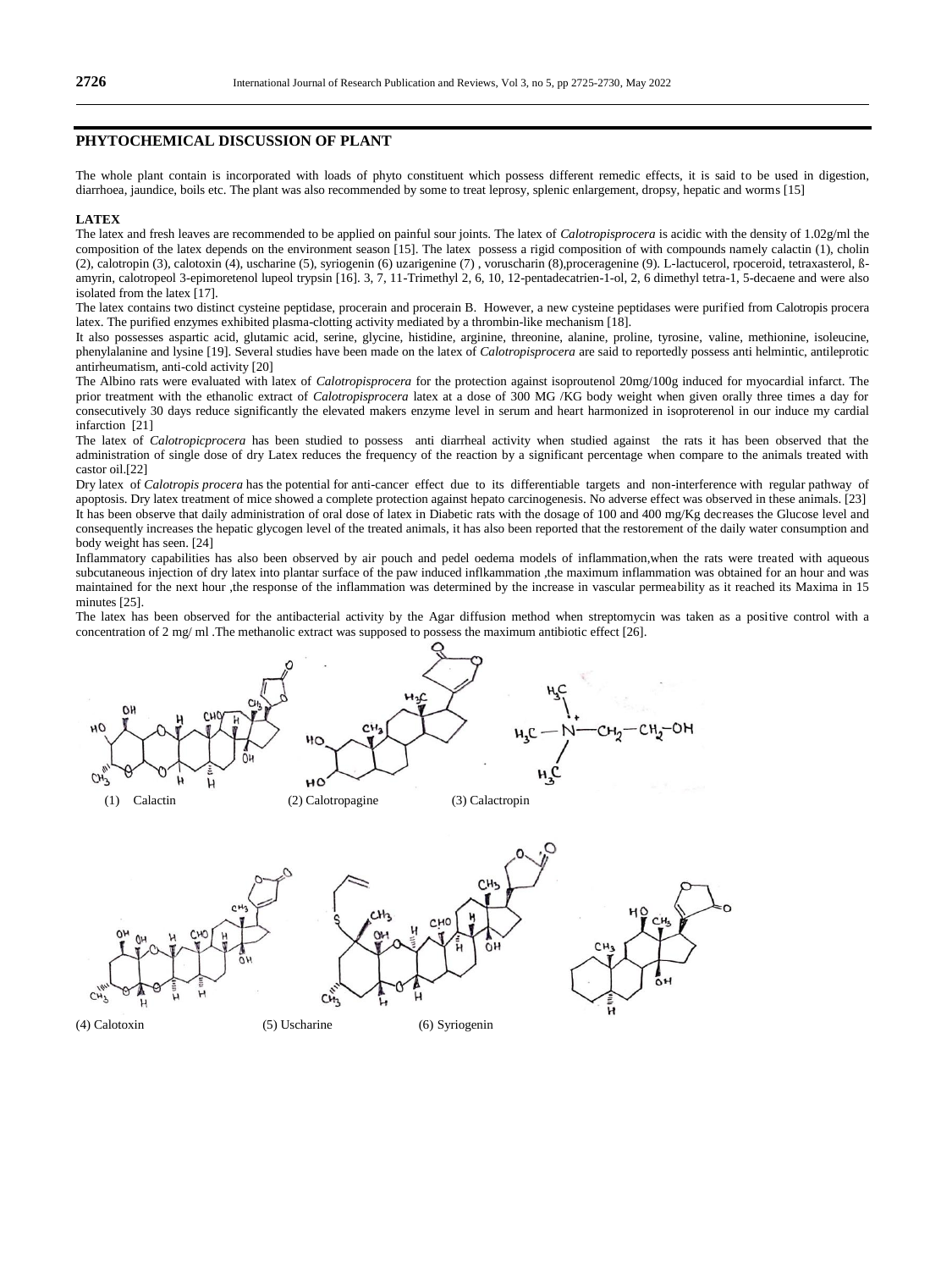

Figures- 1-9, Compounds Isolated from Latex of *Calotropis procera*

#### **LEAVES**

The leaves of *Calotropis procera* possess cardiac glycosides, and sterols and terpenoides. Two major cardiac glycosides that has been isolated from the leaves are calotropin and calotropagenin, whereas terpenoids were mainly alpha-acetate (10), beta-amyrin, 3- thiozoline (11). The only sterol that is present in the leaf is Beta sitosterol (12) Ratinoside (13) Ursolic acid (15), alpha amyline (16), were also isolated from the leaves of Calotropis procera. The leaves of plant possess antihelmathetic, antirheumatism, cytotoxic, antiasthmatic, antioxidant activity. [27]

Anti helmethetic activity of the leaf has been valuated against Indian earthworm *Pheritomapostuma*, 70% hydro ethanolic extract in 12.5 mg/ ml concentration showed death and paralysis in 29.05 m and 18.58 m respectively. This effect depends totally on the concentration taken. [28] Cytotoxity against hepatic to has been observed by the leaf extract. [28]

Antioxidant potential of Calotropis procera's methanolic and aqueous extract of leaves by using scavenging activity of the stable (2, 2-diphenyl-1-picrylhydrazyl-hydrate) DPPH free radical. Half- maximal inhibitory concentration (IC50) of the methanolic extract was 110.25 mg/ml that represents that aqueous extract has strong antioxidant effect. [29]





## **MATERIAL AND METHODS**

**Preparation of plant extract** - Generally the standard process which is used in the preparation of plant extract is as follows. Leaves of *Calotropisprocera*  dried in shade in order to avoid direct contact of sunlight for this pulverization method is used. The dried leaves are macerated in the liquid i.e hexane, isopropyl, ethyl acetate, ethanol, methanol, acetone, for 48 hours. The latex is collected in sterile plastic/glass bottle by squeezing the apex and tips of leaves and kept in refrigerator at 4 ˚Celsius [30]. The latex dried under shade at ambient temperature to remove the chlorophyll content then take measured amount of latex and extracted with petroleum ether in the separating funnel after the formation of two separate layers of petroleum ether and residue the same is repeated with other solvent. [30]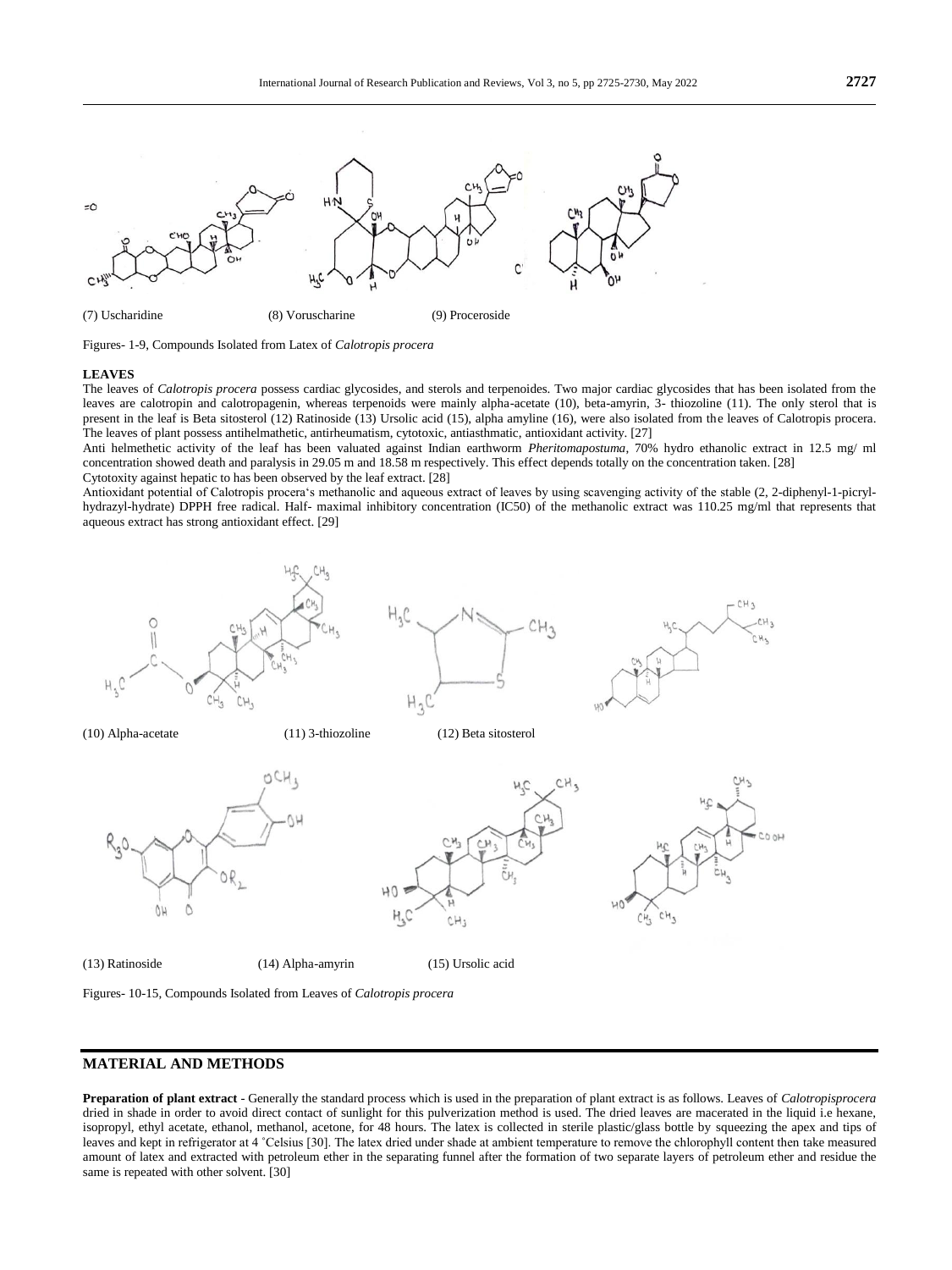Biochemical standards and photo chemical screening test were reported to use the following methods. [35], [36], [37], [38], [39], [40], [41], [42], [43], [44]

- 1. Test for carbohydrates: Molisch's test: Benedict's solution test
- 2. Test for alkaloids: Dragendorff's reagent: Mayer's reagent: Hager's reagent
- 3. Test for proteins and amino acids: Biuret test: Ninhydrin solution test
- 4. Tests for steroids: Liebermann-Burchard reaction: Salkowaski reaction<br>5. Test for flavonoids: Shinoda's test: Lead acetate solution test
- 5. Test for flavonoids: Shinoda's test: Lead acetate solution test
- 6. Test for glycosides: Bontrager's test
- 7. Test for Phenols: Ferric chloride test
- 8. Test for Amino acid and protein: 1% ninhydrin solution in acetone test
- 9. Test for Saponins: Foam test
- 10. Test for Sterols: Liebermann- Burchard test
- 11. Test for Tannins: Braymer's test
- 12. Test for Terpernoids: Salkowki's test
- 13. Test for Quinones: A small amount of extract was treated with concentrated HCL and observed for the formation of yellow precipitate (or colouration) confirms the presence.

#### **ANTIBACTERIAL TEST** [45]

Antibacterial activity on hexane, petroleum ether, ethyl acetate, isopropyl alcohol, ethanol, chloroform, methanol, diethyl ether and aqueous extract o*f Calotropis procera* studied over by the researchers and they mainly used disc diffusion method for the antibacterial determination.

**In Disc diffusionmethod** a petri-disc of 90 mm diameter is taken and media of MHA is prepared and the test organism is spread uniformly in the petridisc, now sterile disc are placed in the media infused with the extract that needs to be evaluated for antibacterial activity, negative control (pure solvent) and positive control (chloroemphicol) were taken as a reference to compare the result, this is placed inside incubator for 24 hours at 37 degree celsius temperature the zone of inhibition is measured with respect to a control.

#### **Phytochemistry** [46]

When the leaf extracts of acetone, petroleum ether, chloroform, ethyl acetate, ethanol, methanol, isopropanol, hexane, petroleum ether and water were analysed or tested for the presence of alkaloids, flavonoids, saponins, terpenes, tannins, stair instance glycoside, phenolic compounds, amino acid, carbohydrate, steroid, quinone it was found that the different extract shows positive test for the certain fight of constituent as shown in table-1

## **RESULTS**

| <b>Solvent</b>                   | %yiel   | <b>Alkaloid</b>          | Flavnoid                 | <b>Saponin</b>           | ${\bf Terpene}$          | <b>Tannin</b>            | glycosid                 | Phenoli                  | Aminoaci                 | Carbohydrat              | Quinon                   |
|----------------------------------|---------|--------------------------|--------------------------|--------------------------|--------------------------|--------------------------|--------------------------|--------------------------|--------------------------|--------------------------|--------------------------|
|                                  | d       | ${\bf S}$                | ${\bf s}$                | $\mathbf{s}$             | $\mathbf{s}$             | $\mathbf{s}$             | $\mathbf e$              | $\mathbf{c}$             | d                        | $\mathbf{e}$             | $\mathbf{e}$             |
| <b>Acetone</b>                   | 9.68    | $+$                      | $\overline{\phantom{0}}$ | $\boldsymbol{+}$         | $\overline{\phantom{0}}$ | $\overline{\phantom{0}}$ | $+$                      | $\overline{\phantom{0}}$ | $\overline{\phantom{0}}$ | $\overline{\phantom{m}}$ | $\overline{\phantom{m}}$ |
| <b>Diethylethe</b>               | 3,01    | $\overline{\phantom{0}}$ | $\qquad \qquad -$        | $++$                     | $\overline{\phantom{m}}$ | $+$                      | $\overline{\phantom{0}}$ | $\overline{\phantom{m}}$ | $\overline{\phantom{m}}$ | $\overline{\phantom{m}}$ | $\overline{\phantom{m}}$ |
| $\mathbf{r}$<br><b>Chlorofor</b> | 3.6     | $+$                      |                          | $^{++}$                  | $^{++}$                  | $+$                      |                          |                          |                          |                          |                          |
| m                                |         |                          | $\overline{\phantom{0}}$ |                          |                          |                          | $\overline{\phantom{0}}$ |                          | $\overline{\phantom{0}}$ | $++$                     | $\overline{\phantom{m}}$ |
| Ethylacetat<br>$\mathbf{e}$      | 5.6     | $\overline{\phantom{0}}$ | $\overline{\phantom{0}}$ | $\overline{\phantom{a}}$ | $\overline{\phantom{a}}$ | $\overline{\phantom{a}}$ | $^{+++}$                 | $+$                      | $\overline{\phantom{0}}$ | $\overline{\phantom{m}}$ | $\qquad \qquad -$        |
| <b>Ethanol</b>                   | 6.8     | $^{+++}$                 | $\overline{\phantom{0}}$ | $^{+++}$                 | $\overline{\phantom{m}}$ | $+$                      | $++$                     | $+$                      | $\overline{\phantom{0}}$ | $\, +$                   | $\overline{\phantom{m}}$ |
| <b>Methanol</b>                  | 8.9     | $+$                      | $+$                      | $++$                     | $\qquad \qquad -$        | $+$                      | $+$                      | $+$                      | $+$                      | $\, +$                   | $+$                      |
| Isopropano<br>1                  | 2.5     | $+$                      | $+$                      | $+$                      | $\, +$                   | $+$                      | $+$                      | $\overline{\phantom{0}}$ | $\overline{\phantom{0}}$ | $\overline{\phantom{m}}$ | $\overline{\phantom{m}}$ |
| N hexane                         | $1.2\,$ | $\overline{\phantom{0}}$ | $+$                      | $+$                      | $\overline{\phantom{m}}$ | $\overline{\phantom{0}}$ | $++$                     |                          | $\overline{\phantom{m}}$ | $\overline{\phantom{m}}$ | $\qquad \qquad -$        |
| Pet.Ether                        | 0.76    | $\overline{\phantom{0}}$ | $\overline{\phantom{0}}$ | $\overline{\phantom{a}}$ | $+$                      | $\qquad \qquad -$        | $+$                      |                          | $\boldsymbol{+}$         | $\overline{\phantom{m}}$ | $+$                      |
| Water                            | 6.0     | $+$                      | $\overline{a}$           | $\overline{\phantom{a}}$ | $\overline{\phantom{a}}$ | $+$                      | $+$                      | $+$                      | ٠                        | $+$                      |                          |

Table-1 Phytochemical Screening of *Calotropis procera* leaf extract [46, 47]

**+ = Present**

**- = Absent**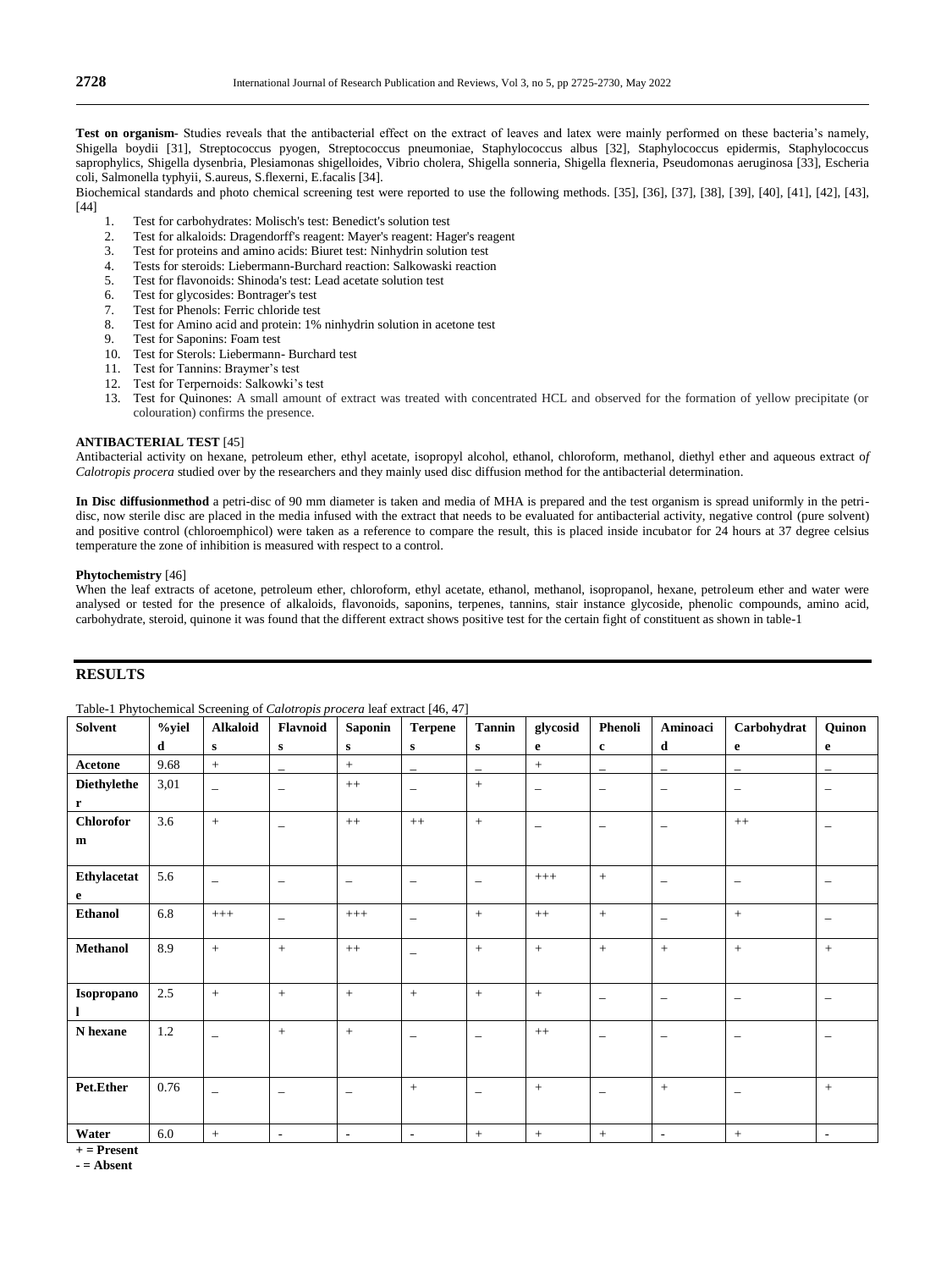| Ingredient        | <b>Ethanol</b>           | <b>Aqueous</b> |
|-------------------|--------------------------|----------------|
| Reducing sugar    |                          |                |
| Tannins           |                          | $\pm$          |
| Steroid glycoside |                          | $\pm$          |
| Resin             |                          |                |
| Alkaliods         | $\overline{\phantom{a}}$ |                |
| Saponins          |                          |                |
| Flavonoids        |                          | $\pm$          |

#### Table-2 Phytochemical screening of latex of *Calotropis procera* [48]

#### Table-3 Inhibition diameter [48]

| <b>Plant extract</b>    | <b>S.aureus</b> |                 | S.flexerni     |             | E.coli        |              | <b>E.facalis</b> |              | S.typhii      |              |
|-------------------------|-----------------|-----------------|----------------|-------------|---------------|--------------|------------------|--------------|---------------|--------------|
|                         | Leaf            | Latex           | Leaf           | Latex       | Leaf          | Latex        | Leaf             | Latex        | Leaf          | Latex        |
| <b>Methanol</b>         | $12.5 \pm 0.5$  | $11 \pm 0.2$    | -ve            | 10.01       | -ve           | -ve          | $10\pm 0.1$      | $-ve$        | $8 \pm 0.6$   | $7\pm0.6$    |
| <b>Ethanol</b>          | $11.2 + 0.7$    | $11\pm0$        | $24 \pm 0.5$   | $-ve$       | $11 \pm 0.5$  | $7\pm0.1$    | -ve              | $-ve$        | $16 + 0.4$    | $-ve$        |
|                         |                 |                 |                |             |               |              |                  |              |               |              |
| Ethanol70%              | $11 \pm 0.1$    | $13 \pm 0.1$    | -ve            | $12\pm0.1$  | $9 \pm 0.1$   | $12{\pm}0.4$ | -ve              | $9 \pm 0.4$  | $13 \pm 0.0$  | $15 \pm 0.1$ |
| Water                   | $11 \pm 0.2$    | $12.05 \pm 0.5$ | -ve            | $9 \pm 0.3$ | $10\pm 0.1$   | $7\pm0.6$    | $10\pm 0.1$      | $_{\rm vee}$ | $8 + 0.6$     | $7 + 0.6$    |
| <b>Chloroform</b>       | -ve             | $10\pm 0.0$     | $8 \pm 0.5$    | -ve         | $9 \pm 0.5$   | $9 \pm 0.4$  | -ve              | $-ve$        | $9.1 \pm 0.1$ | -ve          |
| <b>Chloroamphicinol</b> | $14\pm0.3$      |                 | $17.3 \pm 0.1$ |             | $13 \pm 0.06$ |              | $15 \pm 0.1$     |              | $11 \pm 0.4$  |              |
|                         |                 |                 |                |             |               |              |                  |              |               |              |

#### **ANTIBACTERIAL EFFICACY [49], [50]**

The zone of inhibition diameter varies for different extract as antibacterial effect of the plant *Calotropis procera* varies for different microbes. Pure solvent are used as negative control. S.aureus was the bacteria that was very sensitive to every latex and leave extract to the plant as can be concluded by the data. *Calotropis procera* for ethanol extract of leaves and 70% ethanol extract and leave extract for E coli (17mm and 15 mm respectively) with MIC of 20 mg/ml.E.facalis is resistant to ethanolic extract, while S. flexerni, S.typhii, E.coli were sensitive to some of the extracts mention above. Ethanol extract of leaves and ethanol 70% extract of latex on leaves on salmone in a typhoid 1615 and 13 mm with mic of 20 and 50 mg/mm respectively and E coli( 11 12 and 9 mm) with MIC of 20 and 40 mg/ml respectively

Only ethanol and 70%ethanolic extract of *Calotropisprocera* recorded and zone of inhibition than chloroamphicinol in S. typhyii.

#### **Discussion/Conclusion**

Drug resistant antibiotic has increased alarmly all over the globe as they are becoming as they are being used indiscriminately. Nature has been a supplier of medicines and medicinal agents for years and an impressive number of modern drugs have been isolated from natural sources [45]. In vitro and bacterial essay has been reported as the first step toward the development of novel therapeutic agents studies have been recorded for the antibacterial activities of aqueous and other extract of Calotropis procera against human pathogen it has been seen in the earlier studies that the extract of ethanol shoes maximum zone of inhibition because ethanol itself possese some antibacterial activity, some work has also reported that methanolic extract shows greater Zone of inhibition then hexane and ethylacetate.

#### **REFERENCES**

- 1. Borris RP, Natural products research: Perspectives from a major pharmaceutical company, J Ethnopharmacol 51 1996:29–38.
- 2. Kong JM, Goh NK, Chia LS and Chia TF, Recent advances in traditional plant drugs and orchids, Acta Pharmacol Sin 24, 7–21. N. Morsy et al. / Phytochemical analysis of Calotropis procera 2003 :273
- 3. Rates SMK.Plants as source of drugs, Toxicon 39 2001:603–613.
- 4. Gurib-Fakim A. Medicinal plants: Traditions of yesterday and drugs of tomorrow, Mol Aspects Med 27 2006:1–93.
- 5. Newman DJ, Cragg GM and Snader KM .The influence of natural products upon drug discovery, Nat Prod Res 17 2000:215–234.
- 6. Balandrin MF, Klocke JA, Wurtele ES and Bollinger WH. Natural plant chemicals: Sources of industrial and medicinal materials, Science 228 1985:1154–1160
- 7. Jain SC, Sharma R, Jain R and Sharma RA. Antimicrobial activity of *Calotropisprocera*, Fitoterapia 67 1996:275–277.
- 8. Derek V, Banthrope, John JW. Phytochemistry 1995; 38(1):107-111.
- 9. Iqbal Z, Lateef M, Jabbar A, Muhammad G and Khan MN. Anthelmintic activity of Calotropis procera (Ait.) Ait. F. flowers in sheep, J Ethnopharmacol 2005; 102:256–277.
- 10. Larhsini M, Bousaid M, Lazrek HB, Jana M and Amarouch H, Evaluation of antifungal and molluscicidal properties of extracts of Calotropis procera, Fitoterapia 1997;68: 371–373.
- 11. Choedon T ,Mathan G,Arya S, Kumar VL and Kumar V. Anticancer and cytotoxic properties of the latex ofCalotropis procera in a transgenic mousemodel of hepatocellular carcinoma, World J Gastroenterol 2006;12: 2517–2522.
- 12. Silva MCC, da Silva AC, Teixeira FM , de Sousa PCP, Rondon RMM and. Junior JERH.Therapeutic and ´ biological activities of Calotropis procera (Ait.) R, Br Asian Pac J Trop Med 2010; 3: 332–336.
- 13. Goyal, M. and Mathur, R. Antimicrobial potential and Phytochemical analysis of plant extracts of *Calotropis procera*. Int. J. of Drug